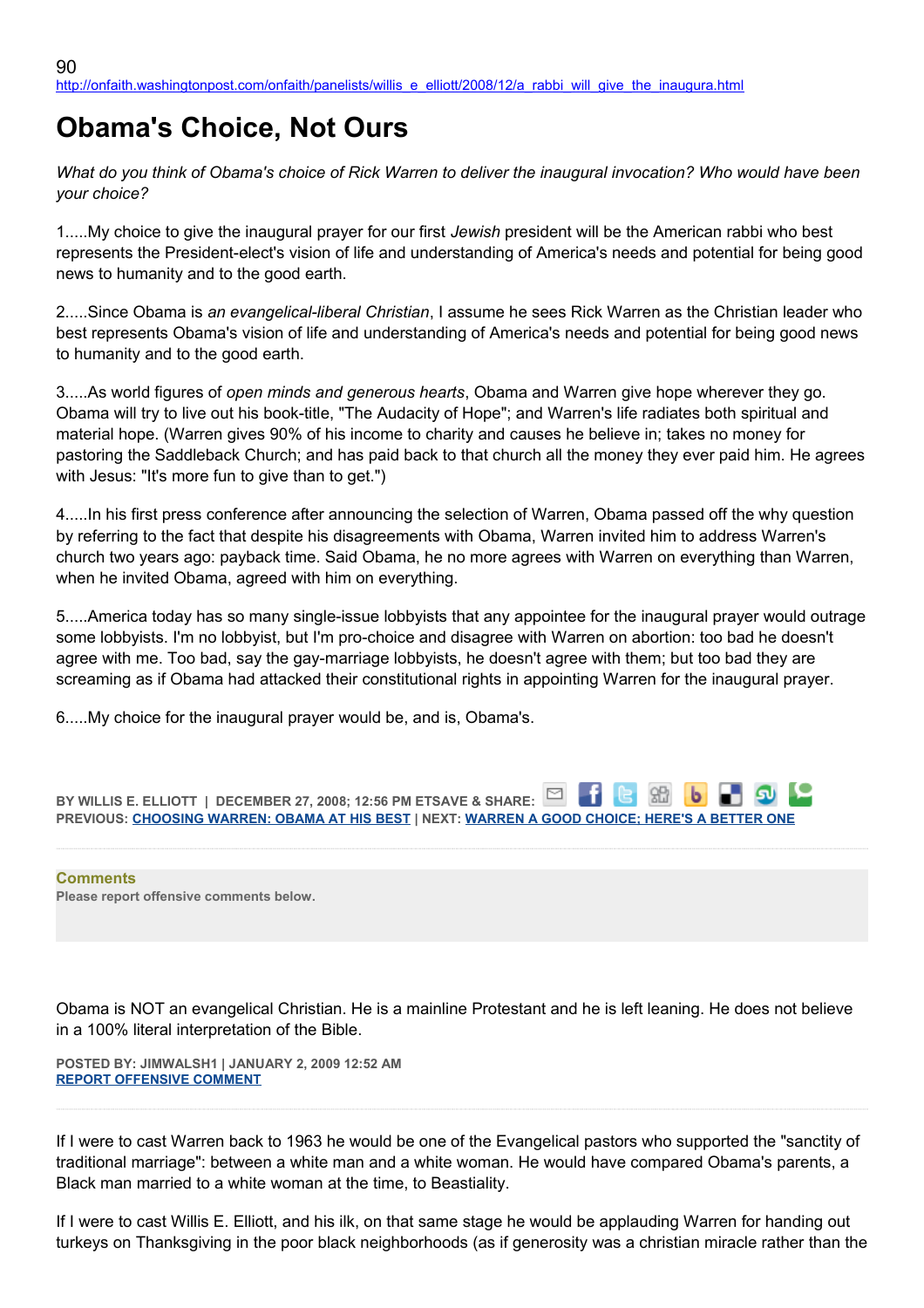fall back position for any church)

and Elliott would be excusing the president if he 'owed' the racist Warren a chit.

and Elliott would be excusing the president if he seemed to agree with anything else that Warren might say. As if telling someone they are an animal because of the color of their skin is excused as long as you can give an inspiring sermon on some other topic, as if telling a minority in this country that they are pedophiles who engage in incest is excusable as long as Willis E. Elliott isn't personally offended by the comments. and Elliott would be telling civil rights leaders to stop whining and embrace Warren even while Warren dished his hate.

We all owe a debt of gratitude to the civil rights movement which proved that we can have hope and made us realize that equality for all is a principle worth fighting for. Along the way we are still shocked, but should not be, that the very people who say they stand for hope are often the cause of duress and shame. Rick Warren, make no mistake, works hard to abolish hope for a minority of Americans. Asking him to lead a prayer with all Americans present means that Hope is an empty word to Obama, or perhaps it is a word they only wish remains empty for the gay community.

**POSTED BY: SOLANUM | DECEMBER 29, 2008 11:45 AM [REPORT OFFENSIVE COMMENT](mailto:blogs@washingtonpost.com?subject=On%20Faith%20Panelists%20Blog%20%20%7C%20%20Solanum%20%20%7C%20%20Obama)**

What a curious argument. Let's see now. Inviting the Grand Dragon of the Ku Klux Klan to Lyndon Johnson's inauguration in 1964 would have helped unite Americans, overcome the divisions created by the civil rights struggle, encouraged white racist bigots to moderate their bigotry, and pointed the way to a better America. The type of people who murdered peaceful civil rights workers, beat the Selma demonstrators to a bloody pulp, set loose the police dogs on black protesters, and bombed black churches would have seen the light and changed for the better if only mainstream America had simply showed them more tolerance.

You truly have to be deaf, blind, and dumb to believe that giving an evangelical preacher like Warren a seat at the table serves the cause of inclusiveness and dialogue. You undermine, not reinforce, the cause of inclusiveness by conveying legitimacy to the voices of exclusiveness. The civil rights battle was not won by inviting racist bigots into the tent. On the contrary. The civil rights battle was won by kicking the racists out of the tent and telling them never to return.

The mentalities of the Rick Warrens of the world are even more set in concrete than the mentalities of the worst of the white racist bigots. God, remember, instructs Rev. Warren what to do and what to say. God cannot be right today and wrong tomorrow. Human dialogue does not change God's policies. Therefore, Rick Warren cannot be wrong yesterday and right tomorrow. Human dialogue will not change his policies.

That's the only way to deal with the current crop of religious-inspired bigots who preach discrimination against some classes of our fellow Americans. Relegate them to the margins of this society—just like we did with the once powerful KKK and its ilk.

I ask Barack Obama and all those who support his choice of Warren two questions:

1. What is the difference between Warren's insulting and inflammatory depiction of gays and a white racist bigot's depiction of blacks who led the civil rights movement as "just a bunch of trouble-making N-words?" I don't see it.

2. Using the "big tent" reasoning, tell me why that rationale could not be used to invite Louis Farrakhan to say a prayer at the inauguration?

**POSTED BY: TBARKSDL | DECEMBER 29, 2008 7:52 AM [REPORT OFFENSIVE COMMENT](mailto:blogs@washingtonpost.com?subject=On%20Faith%20Panelists%20Blog%20%20%7C%20%20tbarksdl%20%20%7C%20%20Obama)**

It would be childish for me to be mad because Warren doesn't agree with me, but thanks for pointing that out, anyway.